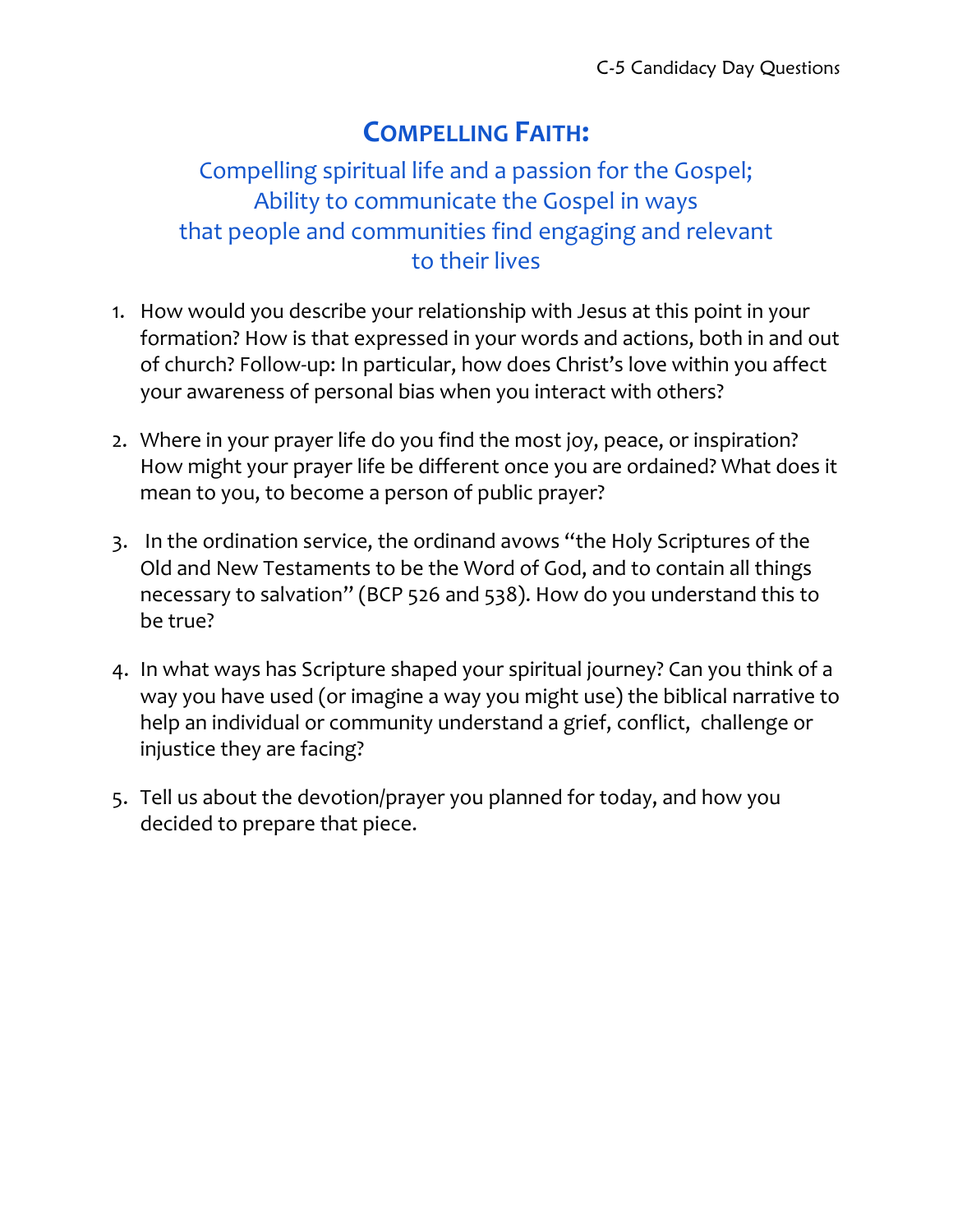# **SELF-AWARENESS & OPENNESS TO GROWTH:**

Spiritual maturity, self-awareness, and authenticity

- 1. Tell us about your time in CPE what are some of the key learnings you got from that experience?
- 2. In your postulancy application, you were asked to reflect on the ways your own identity (age, gender identity, class, race, sexual orientation, etc.) might equip or challenge you to minister in the world. How have experiences such as seminary, CPE or Field Ed provided situations in which you were able to explore those? What were the gifts and the challenges of that?

#### *and/or*

- 3. Tell us a time when you found yourself in a group situation where people in the group were making disparaging remarks about a person, making racist comments, or engaging in sexually inappropriate conversation that made you uncomfortable, didn't agree with, or knew was wrong. How did you handle the situation and why? What have you learned about how one can come alongside others and be an effective ally, rather than simply virtue signal?
- 4. At the Nominee/postulancy stage, was listed as a growth edge (by applicant, CDC, rector). How has your formation process allowed you to address/explore/improve? In the coming years, how will you continue to focus on this or other areas of competency?
- 5. Please tell us about a challenge you faced that required you to look at yourself in a new way or that required you to grow in a way you did not expect. How did you respond? What was your thought process? Looking back, is there any way you might have handled it differently? If so, how and why?
- 6. How do you care for yourself?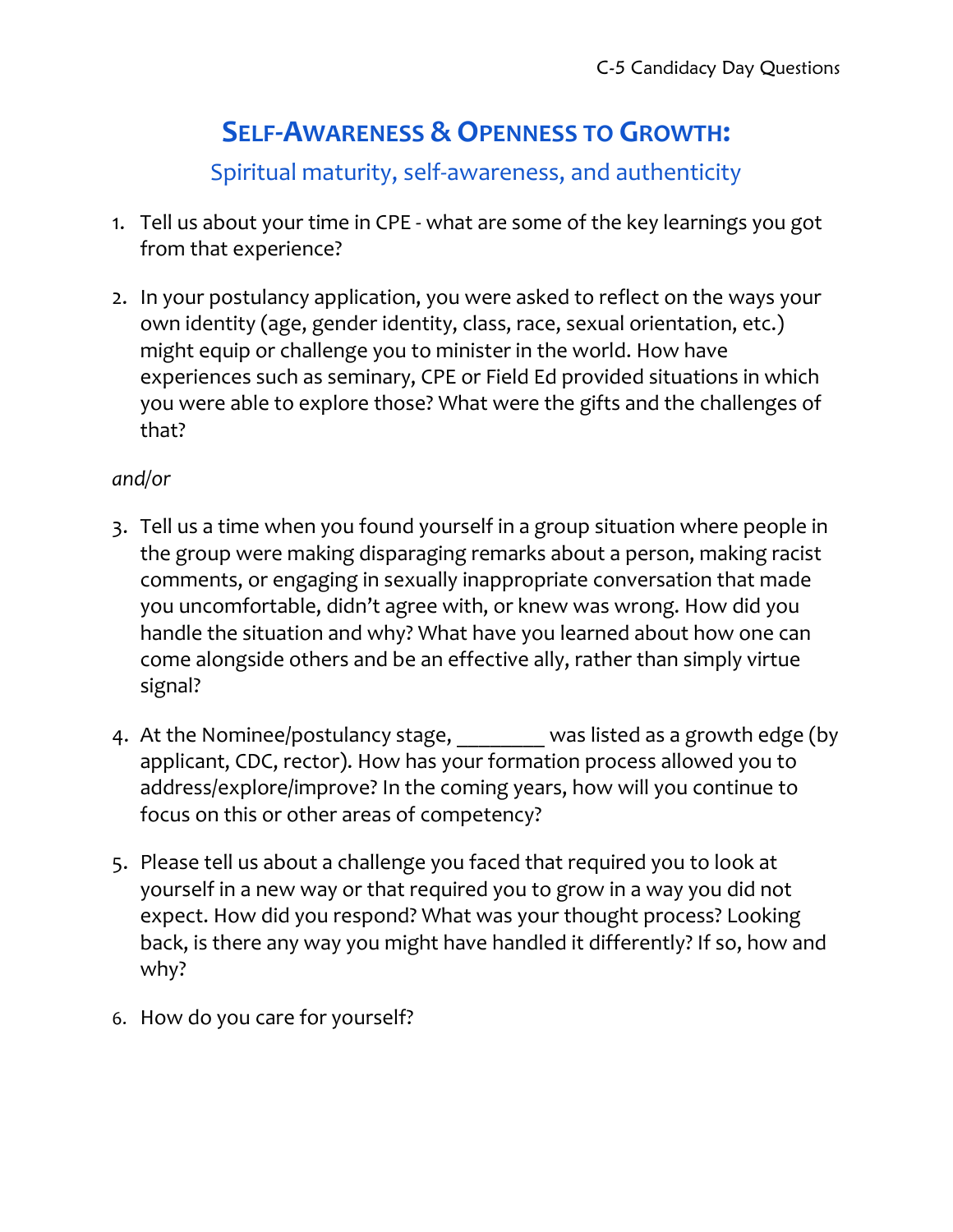## **VOCATIONAL AWARENESS AND COMMUNITY AFFIRMATION:**

Clarity about the nature of ministry by both the individual and community; Willingness and ability to be vocationally flexible

- 1. How has your sense of call and understanding of ministry changed during and through your formation? What has gotten stronger, and what has faded?
- 2. How would ordination both continue and change the ministry given to you in baptism?
- 3. At the Nominee stage, you were asked how your faith affects/is reflected in the way you live your life. How do you anticipate being a priest/deacon would be reflected in the way you live your life outside of church walls?
- 4. What do you expect to be the most challenging aspect of the ministry of deacon/priest for you? How do you plan to learn, get support, and grow into it? What brings you most joy?
- 5. *For priests:* How will you use your creativity and flexibility to deal with the changing realities of clergy employment? Can you imagine a multi-vocational ministry, with employment both in and outside of the Church? *For deacons:* How will you live into your multi-vocational ministry as both deacon and worker in the world?
- 6. Reflect on your experience as a layperson. Is there anything a clergyperson did or said to you that helps you think about leading with laypeople? In what ways have your experiences of clergy shaped your view of what it means to be an ordained leader?